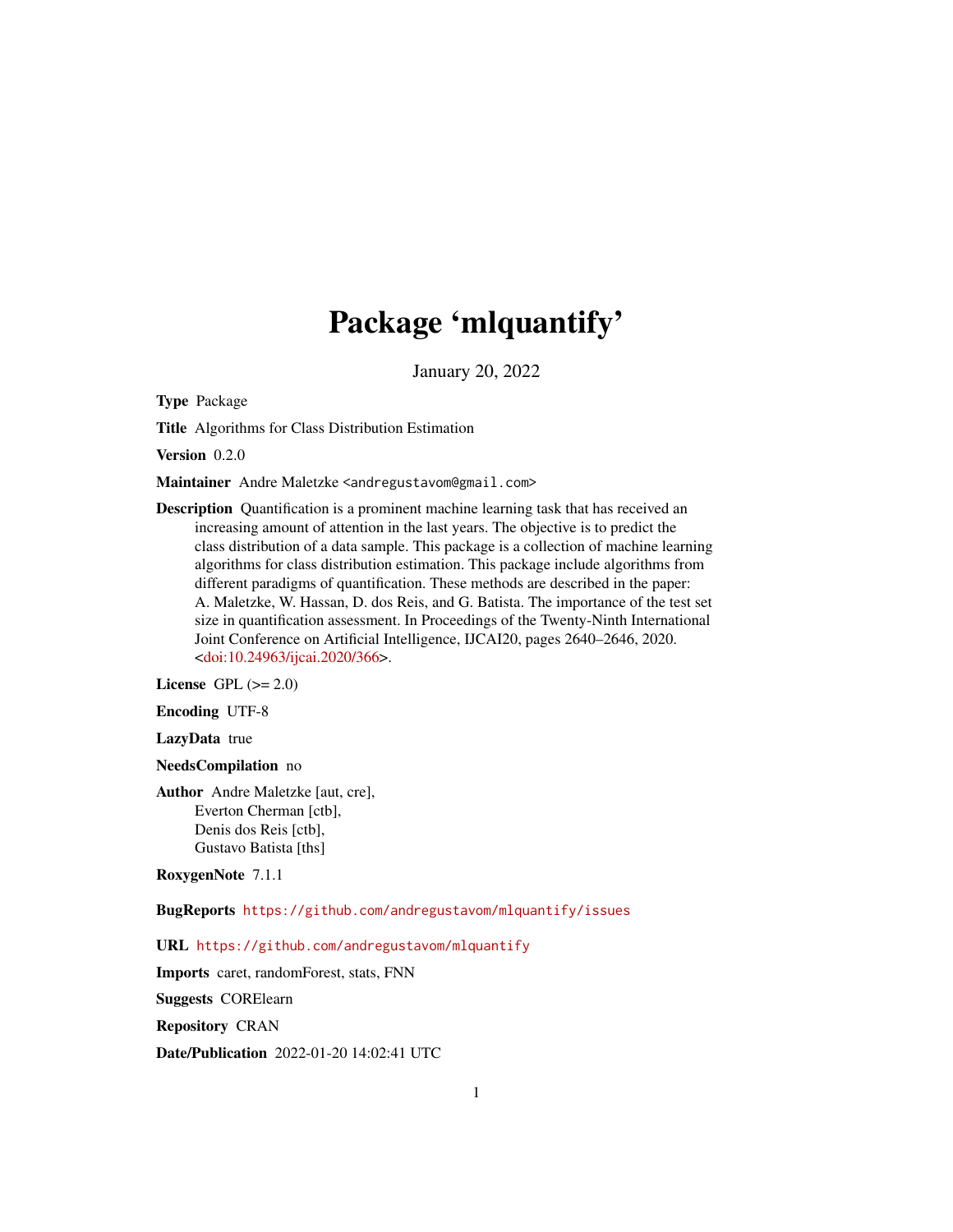## <span id="page-1-0"></span>R topics documented:

| -3<br>$\overline{4}$<br>5<br>-6<br>-7<br>- 8<br><b>PWK</b><br><b>SMM</b><br>T50<br>Index<br>22 |  | $\overline{2}$ |
|------------------------------------------------------------------------------------------------|--|----------------|
|                                                                                                |  |                |
|                                                                                                |  |                |
|                                                                                                |  |                |
|                                                                                                |  |                |
|                                                                                                |  |                |
|                                                                                                |  |                |
|                                                                                                |  |                |
|                                                                                                |  |                |
|                                                                                                |  |                |
|                                                                                                |  |                |
|                                                                                                |  |                |
|                                                                                                |  |                |
|                                                                                                |  |                |
|                                                                                                |  |                |
|                                                                                                |  |                |
|                                                                                                |  |                |
|                                                                                                |  |                |
|                                                                                                |  |                |
|                                                                                                |  |                |

ACC *Adjusted Classify and Count*

#### Description

It quantifies events based on testing scores using the Adjusted Classify and Count (ACC) method. ACC is an extension of CC, applying a correction rate based on the true and false positive rates (tpr and fpr).

#### Usage

ACC(test, TprFpr, thr=0.5)

#### Arguments

| test   | a numeric vector containing the score estimated for the positive class from each<br>test set instance.                                          |
|--------|-------------------------------------------------------------------------------------------------------------------------------------------------|
| TprFpr | a data, frame of true positive (tpr) and false positive (fpr) rates estimated on<br>training set, using the function getTPRandFPRbyThreshold(). |
| thr    | threshold value according to the tpr and fpr were learned. Default is 0.5.                                                                      |

#### Value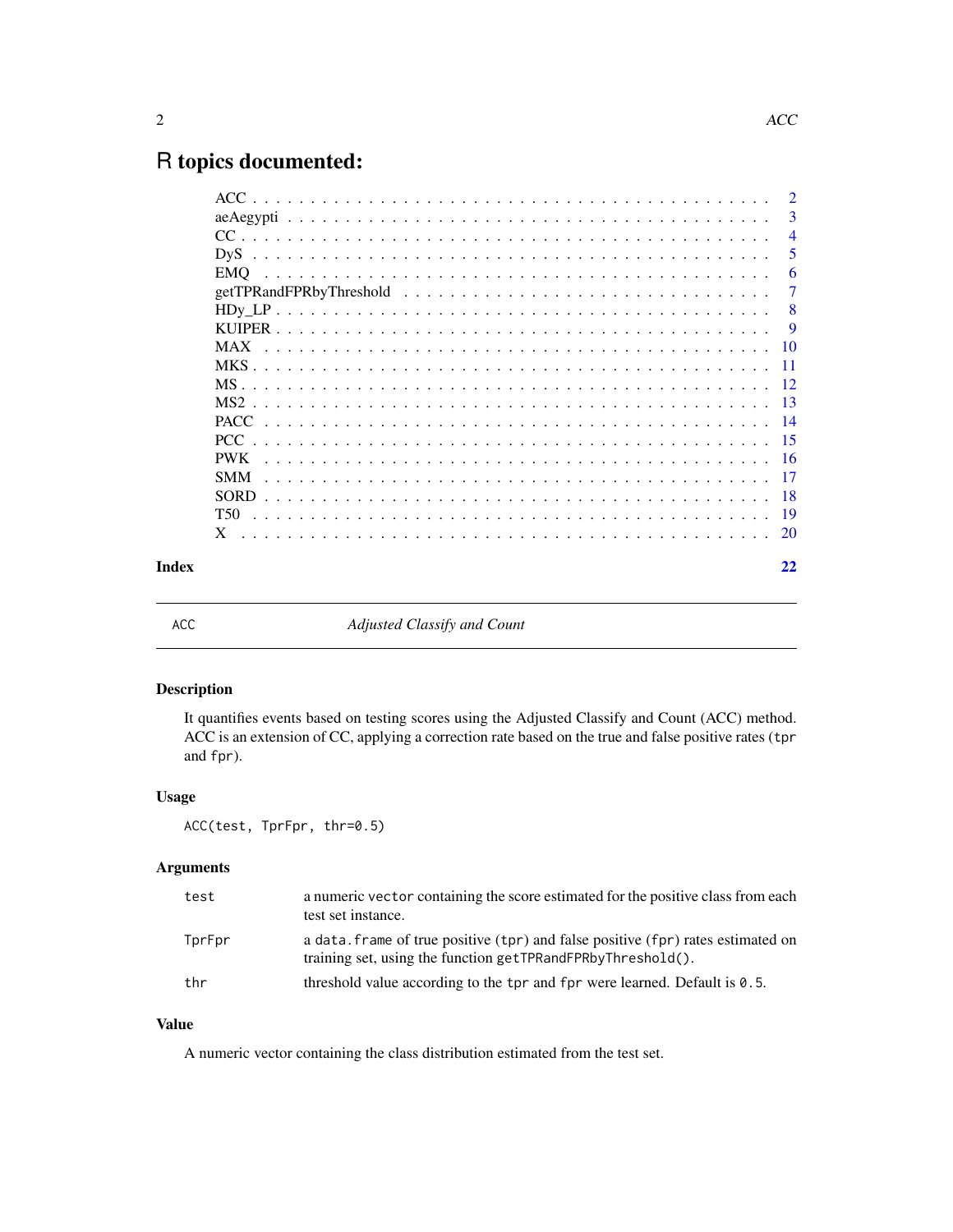#### <span id="page-2-0"></span>aeAegypti 3

#### References

Forman, G. (2006, August). Quantifying trends accurately despite classifier error and class imbalance. In ACM SIGKDD international conference on Knowledge discovery and data mining (pp. 157-166).<doi.org/10.1145/1150402.1150423>.

#### Examples

```
library(randomForest)
library(caret)
cv <- createFolds(aeAegypti$class, 3)
tr <- aeAegypti[cv$Fold1,]
validation <- aeAegypti[cv$Fold2,]
ts <- aeAegypti[cv$Fold3,]
# -- Getting a sample from ts with 80 positive and 20 negative instances --
ts_sample <- rbind(ts[sample(which(ts$class==1),80),],
                   ts[sample(which(ts$class==2),20),])
scorer <- randomForest(class~., data=tr, ntree=500)
scores <- cbind(predict(scorer, validation, type = c("prob")), validation$class)
TprFpr <- getTPRandFPRbyThreshold(scores)
test.scores <- predict(scorer, ts_sample, type = c("prob"))
ACC(test = test.scores[, 1], TprFpr = TprFpr)
```
aeAegypti *Males and Females Aedes Aegypti data from Maletzke (2019)*

#### Description

Contains events generated by a laser sensor to capture the flight dynamism of insects. It is a binary dataset compose by events from *Aedes Aegypti* Female and Male.

#### Usage

data(aeAegypti)

#### Format

The data set aeAegypti is a data frame of 1800 observations of 9 variables. Each event is described by the wing beat frequency (wbf), and the frequencies of the first six harmonics obtained when either female or male *Aedes Aegypti* mosquito cross an optical sensor's line-of-sigh. Both male  $class = 2)$  and female  $class = 1)$  of class factor.

#### Details

The aeAegypti dataset is a subset of widely data collection effort involving more than one million instances from 20 different insect species. The dataset was collected varying the temperature and humidity. An observation is associated with a temperature range that varies from 23°C to 35°C.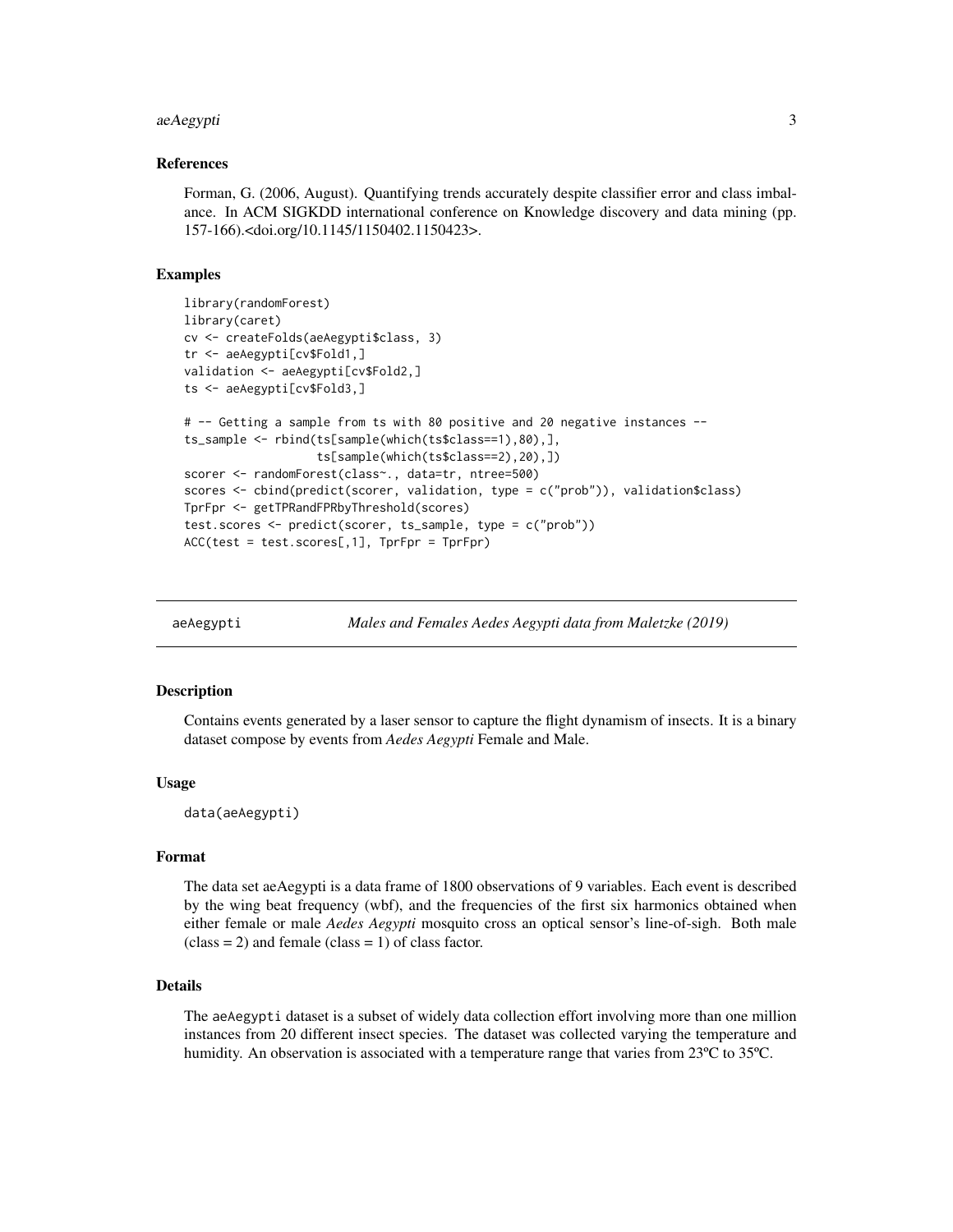#### <span id="page-3-0"></span>Author(s)

Andre Maletzke <andregustavom@gmail.com>

#### References

Maletzke, A. G. (2019). Binary quantification in non-stationary scenarios. Doctoral Thesis, Instituto de Ciências Matemáticas e de Computação, University of São Paulo, São Carlos. Retrieved 2020-07-21, from www.teses.usp.br. <doi.org/10.11606/T.55.2020.tde-19032020-091709>

Moreira dos Reis, D., Maletzke, A., Silva, D. F., & Batista, G. E. (2018). Classifying and counting with recurrent contexts. In Proceedings of the 24th ACM SIGKDD International Conference on Knowledge Discovery & Data Mining (pp. 1983-1992). <doi.org/10.1145/3219819.3220059>

CC *Classify and Count*

#### Description

It quantifies events based on testing scores, applying the Classify and Count (CC). CC is the simplest quantification method that derives from classification (Forman, 2005).

#### Usage

CC(test, thr=0.5)

#### Arguments

| test | a numeric vector containing the score estimated for the positive class from each<br>test set instance. |
|------|--------------------------------------------------------------------------------------------------------|
| thr  | a numeric value indicating the decision threshold. A value between 0 and 1<br>$(detault = 0.5)$        |

#### Value

A numeric vector containing the class distribution estimated from the test set.

#### References

Forman, G. (2005). Counting positives accurately despite inaccurate classification. In European Conference on Machine Learning. Springer, Berlin, Heidelberg.<doi.org/10.1007/11564096\_55>.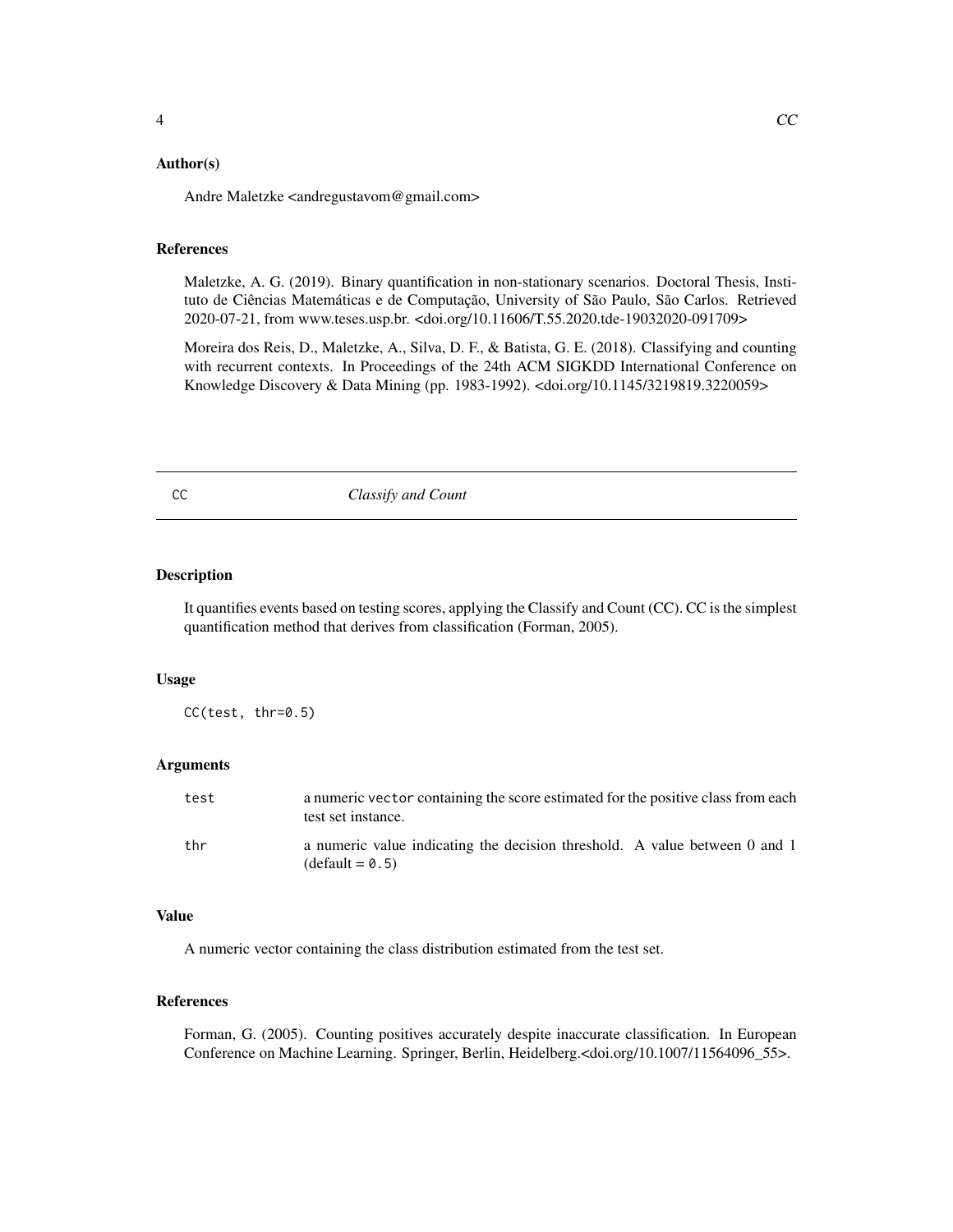#### <span id="page-4-0"></span> $DyS$  5

#### Examples

```
library(randomForest)
library(caret)
cv <- createFolds(aeAegypti$class, 2)
tr <- aeAegypti[cv$Fold1,]
ts <- aeAegypti[cv$Fold2,]
# -- Getting a sample from ts with 80 positive and 20 negative instances --
ts_sample <- rbind(ts[sample(which(ts$class==1),80),],
                   ts[sample(which(ts$class==2),20),])
scorer <- randomForest(class~., data=tr, ntree=500)
test.scores <- predict(scorer, ts_sample, type = c("prob"))
CC(test = test.scores[, 1])
```
#### DyS *DyS Framework*

#### Description

DyS is a framework for quantification data based on mixture models method. It quantifies events based on testing scores, applying the DyS framework proposed by Maletzke et al. (2019). It also works with several similarity functions.

#### Usage

DyS(p.score, n.score, test, measure="topsoe", bins=seq(2,20,2), err=1e-5)

#### Arguments

| p.score | a numeric vector of positive scores estimated either from a validation set or<br>from a cross-validation method.                                                                                                      |
|---------|-----------------------------------------------------------------------------------------------------------------------------------------------------------------------------------------------------------------------|
| n.score | a numeric vector of negative scores estimated either from a validation set or<br>from a cross-validation method.                                                                                                      |
| test    | a numeric vector containing the score estimated for the positive class from each<br>test set instance.                                                                                                                |
| measure | measure used to compare the mixture histogram against the histogram obtained<br>from the test set. Several functions can be used (Default: "topsoe", "euclidean",<br>"jensen_difference","prob_symm","taneja","ord"). |
| bins    | a numeric vector of number of bins used to construct the histogram for repre-<br>senting the score distribution. (default: $seq(2, 20, 2)$ ).                                                                         |
| err     | a numeric value defining the accepted error for the ternary search (default: 1e5).                                                                                                                                    |
|         |                                                                                                                                                                                                                       |

#### Value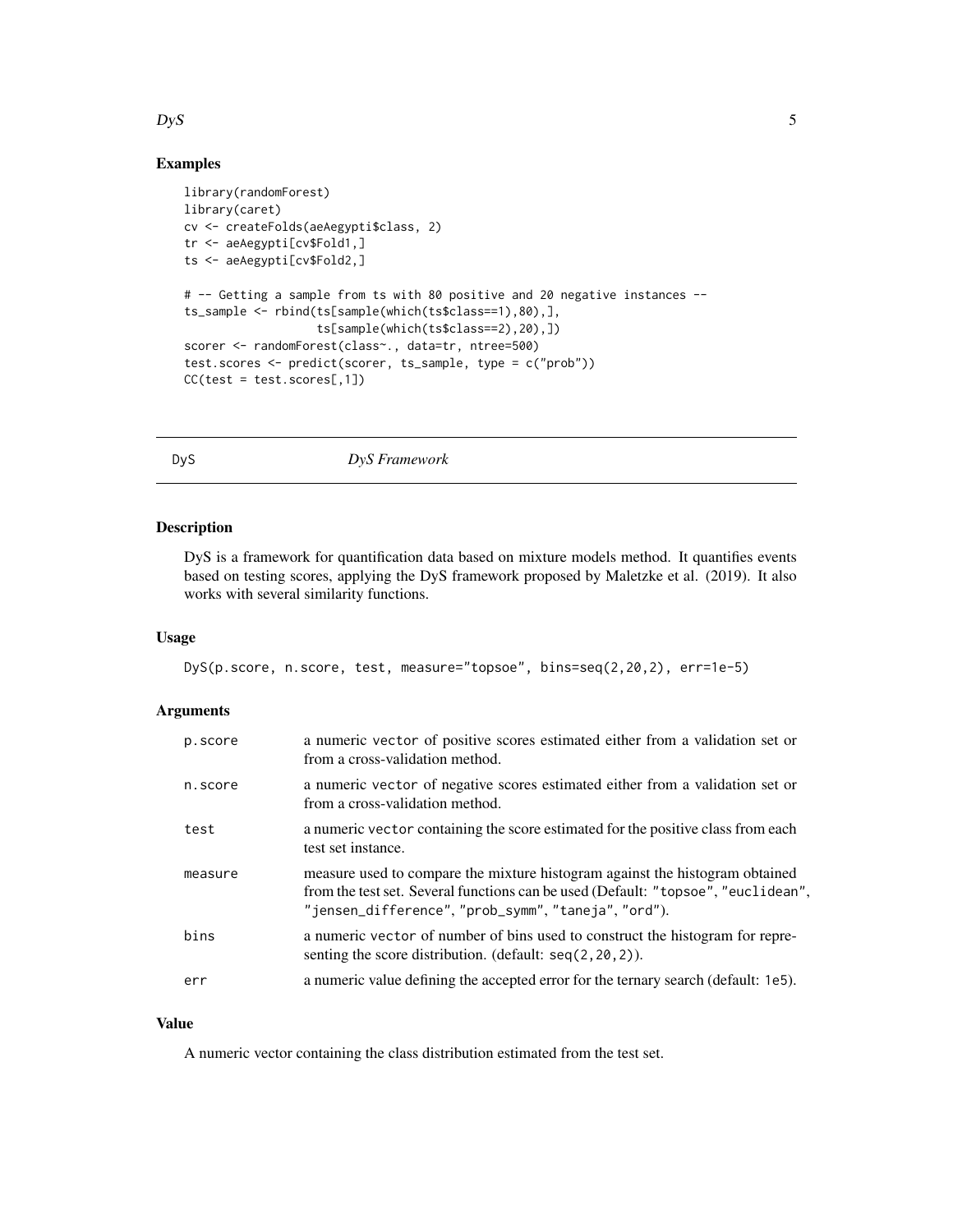<span id="page-5-0"></span>Maletzke, A., Reis, D., Cherman, E., & Batista, G. (2019). DyS: a Framework for Mixture Models in Quantification. in Proceedings of the The Thirty-Third AAAI Conference on Artificial Intelligence, ser. AAAI'19, 2019. <doi.org/10.1609/aaai.v33i01.33014552>.

#### Examples

```
library(randomForest)
library(caret)
cv <- createFolds(aeAegypti$class, 3)
tr <- aeAegypti[cv$Fold1,]
validation <- aeAegypti[cv$Fold2,]
ts <- aeAegypti[cv$Fold3,]
# -- Getting a sample from ts with 80 positive and 20 negative instances --
ts_sample <- rbind(ts[sample(which(ts$class==1),80),],
                    ts[sample(which(ts$class==2),20),])
scorer <- randomForest(class~., data=tr, ntree=500)
scores <- cbind(predict(scorer, validation, type = c("prob")), validation$class)
test.scores <- predict(scorer, ts_sample, type = c("prob"))
DyS(p,\text{score} = \text{scores}[\text{scores},3] == 1,1], n.\text{score} = \text{scores}[\text{scores},3] == 2,1],test = test.scores[, 1])
```
EMQ *Expectation-Maximization Quantification*

#### Description

This method is an instance of the well-known algorithm for finding maximum-likelihood estimates of the model's parameters. It quantifies events based on testing scores, applying the Expectation Maximization for Quantification (EMQ) method proposed by Saerens et al. (2002).

#### Usage

EMQ(train, test, it=5, e=1e-4)

#### Arguments

| train | a data. frame of the labeled set.                                                                                                                                                                                                                      |
|-------|--------------------------------------------------------------------------------------------------------------------------------------------------------------------------------------------------------------------------------------------------------|
| test  | a numeric matrix of scores predicted from each test set instance. First column<br>must be the positive score.                                                                                                                                          |
| it    | maximum number of iteration steps (default 5).                                                                                                                                                                                                         |
| e     | a numeric value for the stop threshold (default $1e-4$ ). If the difference between<br>two consecutive steps is lower or equal than e, the iterative process will be<br>stopped. If e is null then the iteration phase is defined by the it parameter. |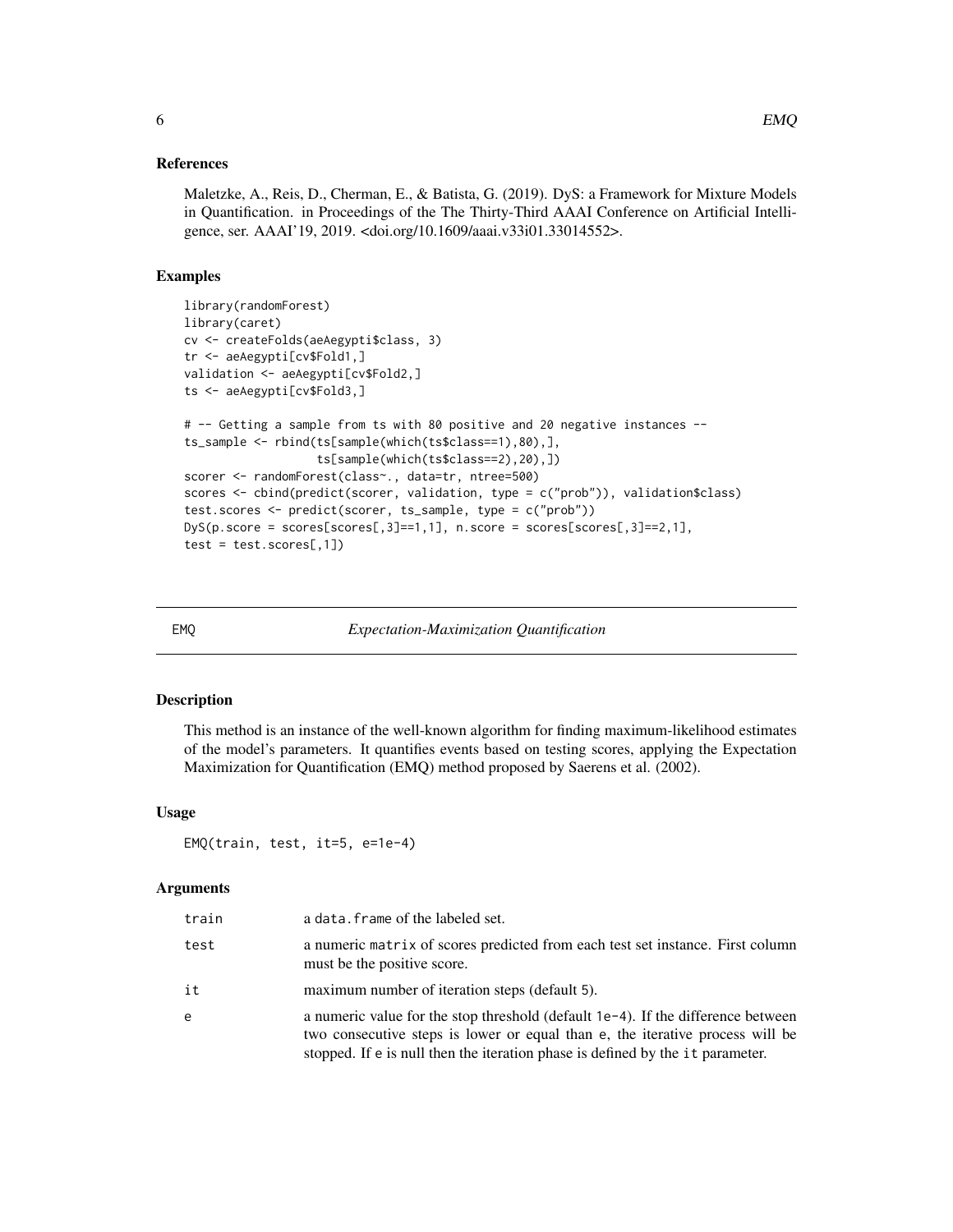#### <span id="page-6-0"></span>Value

A numeric vector containing the class distribution estimated from the test set.

#### References

Saerens, M., Latinne, P., & Decaestecker, C. (2002). Adjusting the outputs of a classifier to new a priori probabilities: a simple procedure. Neural computation.<doi.org/10.1162/089976602753284446>.

#### Examples

```
library(randomForest)
library(caret)
cv <- createFolds(aeAegypti$class, 2)
tr <- aeAegypti[cv$Fold1,]
ts <- aeAegypti[cv$Fold2,]
# -- Getting a sample from ts with 80 positive and 20 negative instances --
ts_sample <- rbind(ts[sample(which(ts$class==1),80),],
                   ts[sample(which(ts$class==2),20),])
scorer <- randomForest(class~., data=tr, ntree=500)
test.scores <- predict(scorer, ts_sample, type = c("prob"))
EMQ(train=tr, test=test.scores)
```

```
getTPRandFPRbyThreshold
```
*Estimates true and false positive rates*

#### Description

This function provides the true and false positive rates (tpr and fpr) for a range of thresholds.

#### Usage

```
getTPRandFPRbyThreshold(validation_scores, label_pos = 1, thr_range = seq(0,1,0.01))
```
#### Arguments

| validation_scores |                                                                                                                                                   |
|-------------------|---------------------------------------------------------------------------------------------------------------------------------------------------|
|                   | data. Frame scores estimated from the training set. It should be comprised of<br>three columns (1. positive scores; 2. negative scores; 3.class). |
| label_pos         | numeric value or factor indicating the positive label.                                                                                            |
| thr_range         | a numerical vector of thresholds, ranged between 0 and 1. Default: $seq(0.01, 0.99, 0.01)$ .                                                      |

#### Value

data.frame where each row has both (tpr and fpr) rates for each threshold value. This function varies the threshold from 0.01 to 0.99 with increments 0.01.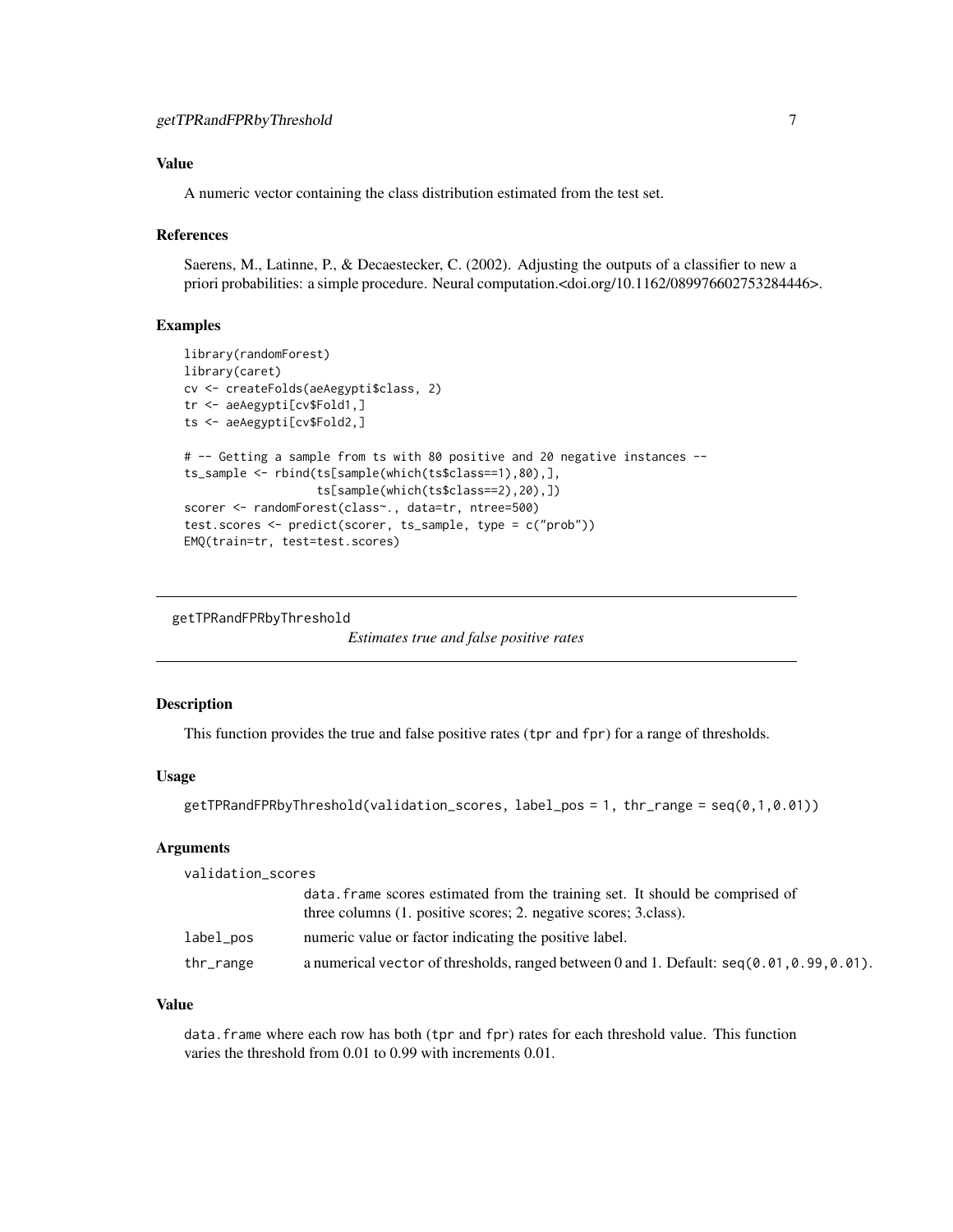#### <span id="page-7-0"></span>Author(s)

Everton Cherman <evertoncherman@gmail.com>

Andre Maletzke <andregustavom@gmail.com>

#### Examples

```
library(randomForest)
library(caret)
cv <- createFolds(aeAegypti$class, 2)
tr <- aeAegypti[cv$Fold1,]
validation <- aeAegypti[cv$Fold2,]
scorer <- randomForest(class~., data=tr, ntree=500)
scores <- cbind(predict(scorer, validation, type = c("prob")), validation$class)
TprFpr <- getTPRandFPRbyThreshold(scores)
```
#### HDy\_LP *HDy with Laplace smoothing*

#### Description

It computes the class distribution using the HDy algorithm proposed by González-Castro et al. (2013) with Laplace smoothing (Maletzke et al. (2019)).

#### Usage

HDy\_LP(p.score, n.score, test)

#### Arguments

| p.score | a numeric vector of positive scores estimated either from a validation set or<br>from a cross-validation method. |
|---------|------------------------------------------------------------------------------------------------------------------|
| n.score | a numeric vector of negative scores estimated either from a validation set or<br>from a cross-validation method. |
| test    | a numeric vector containing the score estimated for the positive class from each<br>test set instance.           |

#### Value

A numeric vector containing the class distribution estimated from the test set.

#### Author(s)

Andre Maletzke <andregustavom@gmail.com>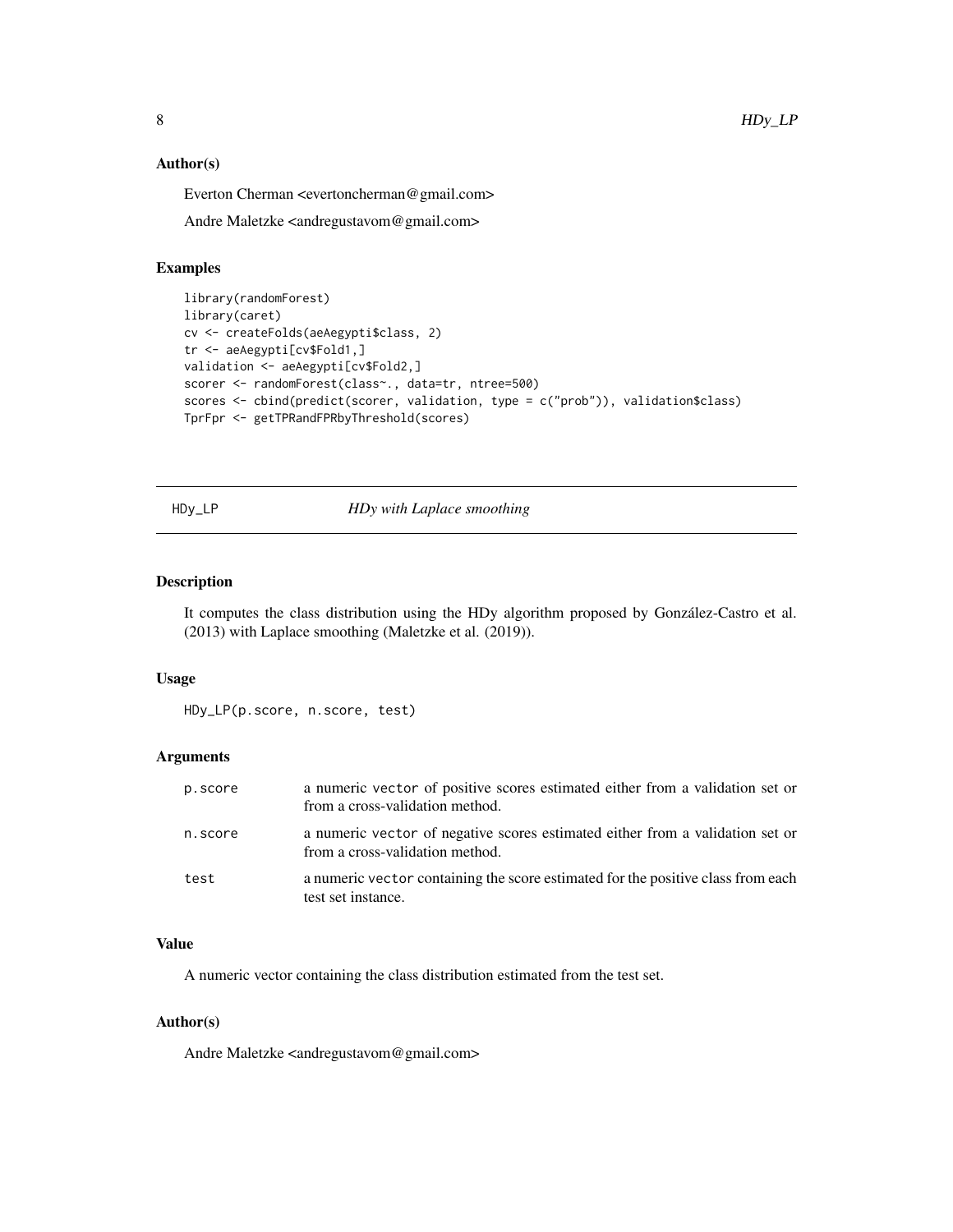#### <span id="page-8-0"></span>KUIPER 9

#### References

González-Castro, V., Alaíz-Rodriguez, R., & Alegre, E. (2013). Class distribution estimation based on the Hellinger distance. Information Sciences.<doi.org/10.1016/j.ins.2012.05.028>

Maletzke, A., Reis, D., Cherman, E., & Batista, G. (2019). DyS: a Framework for Mixture Models in Quantification. in Proceedings of the The Thirty-Third AAAI Conference on Artificial Intelligence, ser. AAAI'19, 2019. <doi.org/10.1609/aaai.v33i01.33014552>.

#### Examples

```
library(randomForest)
library(caret)
cv <- createFolds(aeAegypti$class, 3)
tr <- aeAegypti[cv$Fold1,]
validation <- aeAegypti[cv$Fold2,]
ts <- aeAegypti[cv$Fold3,]
# -- Getting a sample from ts with 80 positive and 20 negative instances --
ts_sample <- rbind(ts[sample(which(ts$class==1),80),],
                   ts[sample(which(ts$class==2),20),])
scorer <- randomForest(class~., data=tr, ntree=500)
scores <- cbind(predict(scorer, validation, type = c("prob")), validation$class)
test.scores <- predict(scorer, ts_sample, type = c("prob"))
HDy_LP(p.score = scores[scores[,3]==1,1], n.score=scores[scores[,3]==2,1],
test=test.scores[,1])
```
KUIPER *Quantification method based on Kuiper's test*

#### Description

It quantifies events based on testing scores, applying an adaptation of the Kuiper's test for quantification problems.

#### Usage

```
KUIPER(p.score, n.score, test)
```
#### **Arguments**

| p.score | a numeric vector of positive scores estimated either from a validation set or<br>from a cross-validation method. |
|---------|------------------------------------------------------------------------------------------------------------------|
| n.score | a numeric vector of negative scores estimated either from a validation set or<br>from a cross-validation method. |
| test    | a numeric vector containing the score estimated for the positive class from each<br>test set instance.           |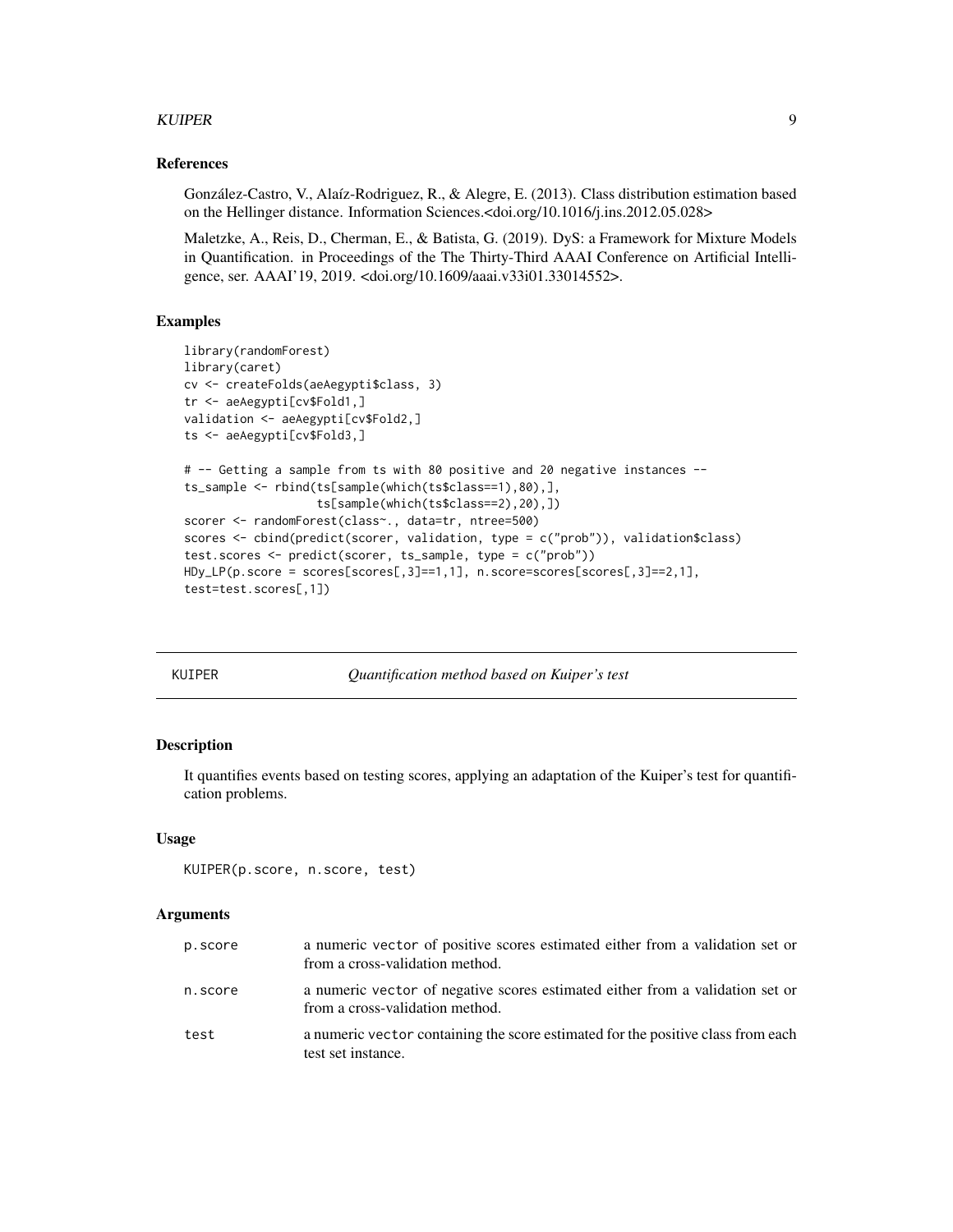#### <span id="page-9-0"></span>Value

A numeric vector containing the class distribution estimated from the test set.

#### Author(s)

Denis dos Reis <denismr@gmail.com>

### Examples

```
library(randomForest)
library(caret)
cv <- createFolds(aeAegypti$class, 3)
tr <- aeAegypti[cv$Fold1,]
validation <- aeAegypti[cv$Fold2,]
ts <- aeAegypti[cv$Fold3,]
# -- Getting a sample from ts with 80 positive and 20 negative instances --
ts_sample <- rbind(ts[sample(which(ts$class==1),80),],
                   ts[sample(which(ts$class==2),20),])
scorer <- randomForest(class~., data=tr, ntree=500)
scores <- cbind(predict(scorer, validation, type = c("prob")), validation$class)
test.scores <- predict(scorer, ts_sample, type = c("prob"))
KUIPER(p.score = scores[scores[,3]==1,1], n.score = scores[scores[,3]==2,1],
test = test.scores[, 1])
```

| ٠<br>١<br>$\cdot$ |  | M/ |  |  |  |
|-------------------|--|----|--|--|--|
|-------------------|--|----|--|--|--|

 $Threshold$  selection method

#### Description

It quantifies events based on testing scores, applying MAX method, according to Forman (2006). Same as T50, but it sets the threshold where tpr–fpr is maximized.

#### Usage

MAX(test, TprFpr)

#### Arguments

| test   | a numeric vector containing the score estimated for the positive class from each<br>test set instance.                                          |
|--------|-------------------------------------------------------------------------------------------------------------------------------------------------|
| TprFpr | a data, frame of true positive (tpr) and false positive (fpr) rates estimated on<br>training set, using the function getTPRandFPRbyThreshold(). |

#### Value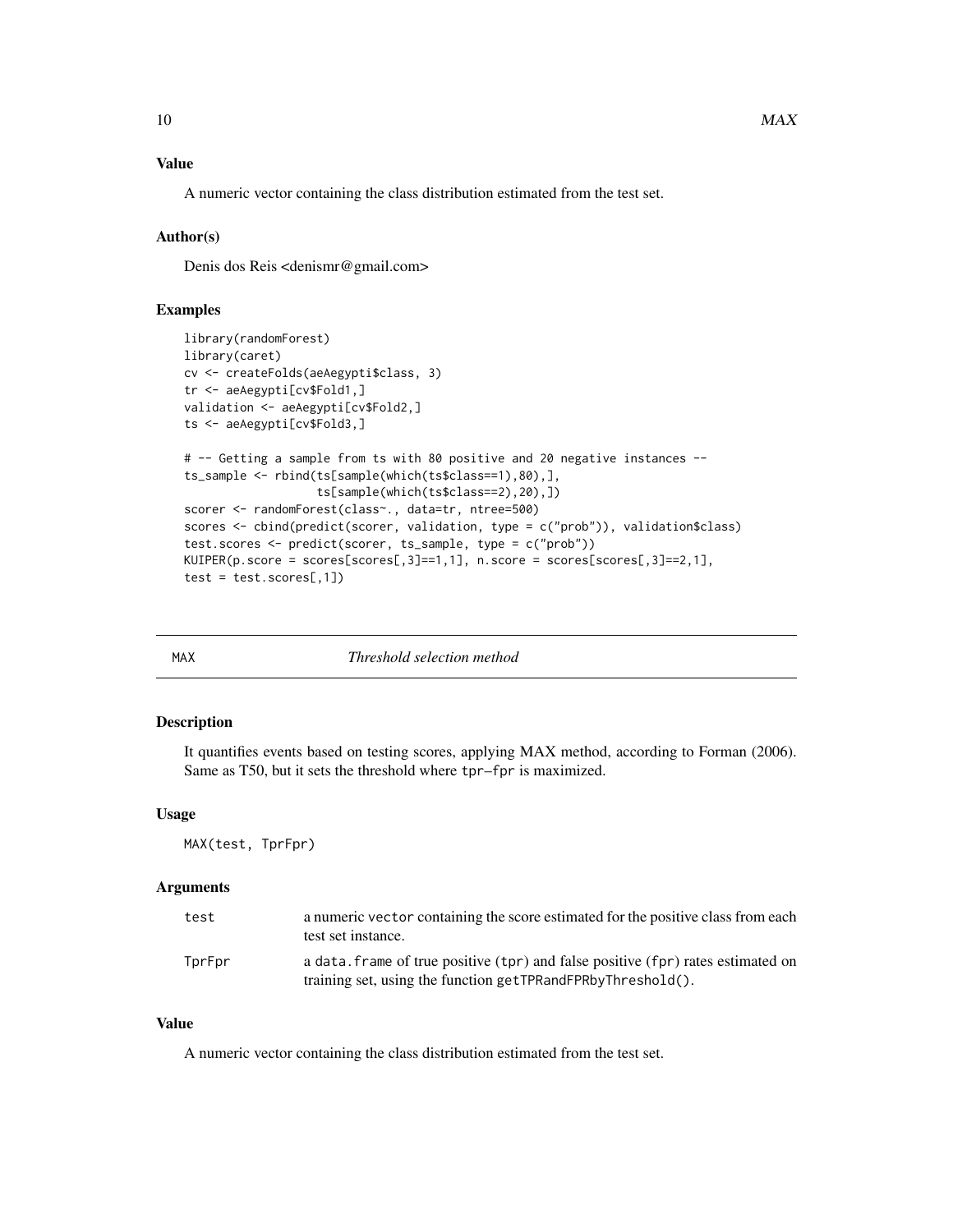#### <span id="page-10-0"></span> $MKS$  11

#### References

Forman, G. (2006, August). Quantifying trends accurately despite classifier error and class imbalance. In Proceedings of the 12th ACM SIGKDD international conference on Knowledge discovery and data mining (pp. 157-166).<doi.org/10.1145/1150402.1150423>.

#### Examples

```
library(randomForest)
library(caret)
cv <- createFolds(aeAegypti$class, 3)
tr <- aeAegypti[cv$Fold1,]
validation <- aeAegypti[cv$Fold2,]
ts <- aeAegypti[cv$Fold3,]
# -- Getting a sample from ts with 80 positive and 20 negative instances --
ts_sample <- rbind(ts[sample(which(ts$class==1),80),],
                   ts[sample(which(ts$class==2),20),])
scorer <- randomForest(class~., data=tr, ntree=500)
scores <- cbind(predict(scorer, validation, type = c("prob")), validation$class)
TprFpr <- getTPRandFPRbyThreshold(scores)
test.scores <- predict(scorer, ts_sample, type = c("prob"))
MAX(test=test.scores[,1], TprFpr=TprFpr)
```
MKS *Mixable Kolmogorov Smirnov*

#### Description

It quantifies events based on testing scores, applying the Mixable Kolmogorov Smirnov (MKS) method proposed by Maletzke et al. (2019).

#### Usage

MKS(p.score, n.score, test)

#### Arguments

| p.score | a numeric vector of positive scores estimated either from a validation set or<br>from a cross-validation method. |
|---------|------------------------------------------------------------------------------------------------------------------|
| n.score | a numeric vector of negative scores estimated either from a validation set or<br>from a cross-validation method. |
| test    | a numeric vector containing the score estimated for the positive class from each<br>test set instance.           |

#### Value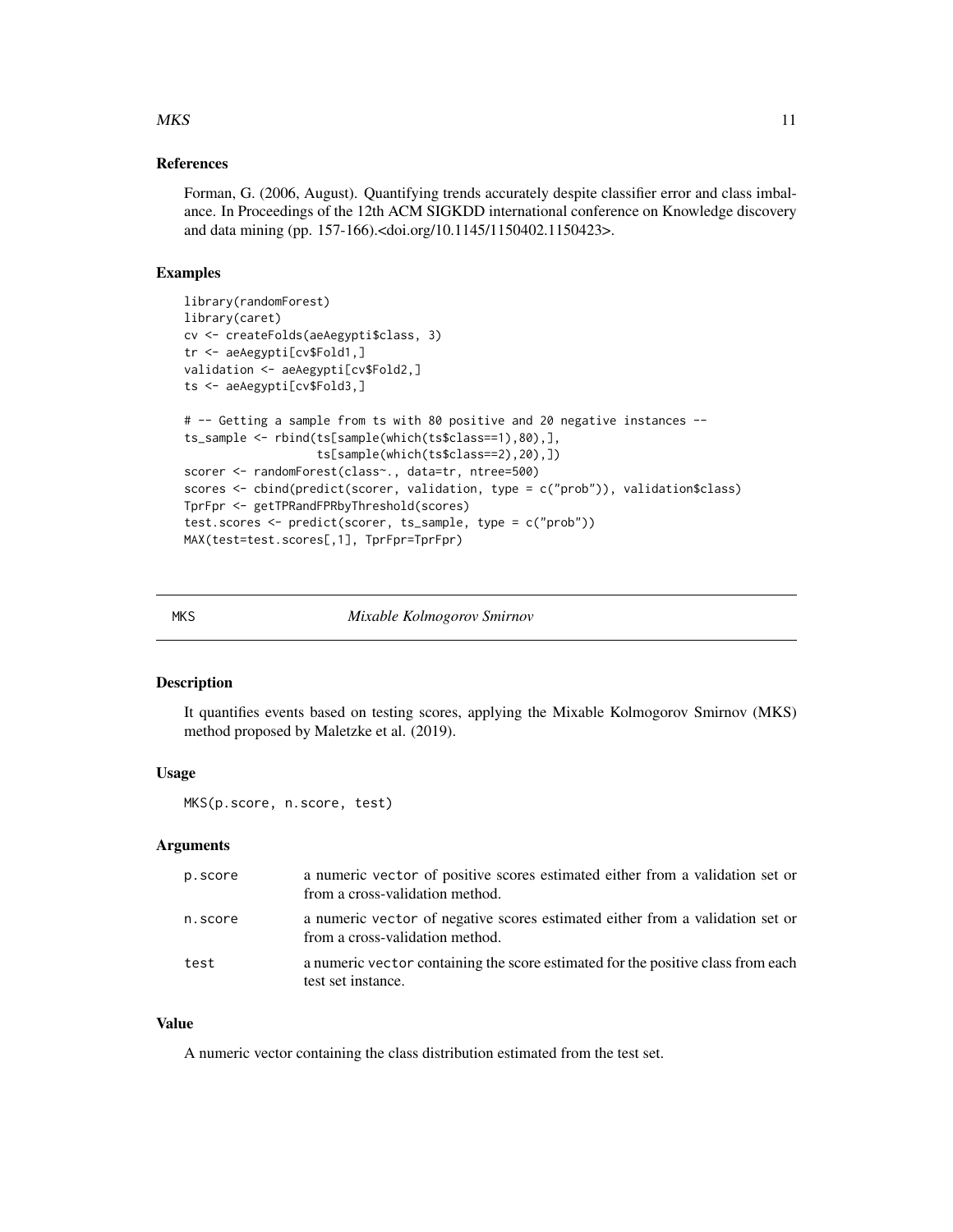<span id="page-11-0"></span>Maletzke, A., Reis, D., Cherman, E., & Batista, G. (2019). DyS: a Framework for Mixture Models in Quantification. in Proceedings of the The Thirty-Third AAAI Conference on Artificial Intelligence, ser. AAAI'19, 2019.<doi.org/10.1609/aaai.v33i01.33014552>

#### Examples

```
library(randomForest)
library(caret)
cv <- createFolds(aeAegypti$class, 3)
tr <- aeAegypti[cv$Fold1,]
validation <- aeAegypti[cv$Fold2,]
ts <- aeAegypti[cv$Fold3,]
# -- Getting a sample from ts with 80 positive and 20 negative instances --
ts_sample <- rbind(ts[sample(which(ts$class==1),80),],
                   ts[sample(which(ts$class==2),20),])
scorer <- randomForest(class~., data=tr, ntree=500)
scores <- cbind(predict(scorer, validation, type = c("prob")), validation$class)
test.scores <- predict(scorer, ts_sample, type = c("prob"))
MKS(p.score = scores[scores[, 3]=1,1], n.score = scores[scores[, 3]=2,1],test = test.scores)
```

MS *Median Sweep*

#### Description

It quantifies events based on testing scores, applying Median Sweep (MS) method, according to Forman (2006).

#### Usage

MS(test, TprFpr)

#### Arguments

| test   | a numeric vector containing the score estimated for the positive class from each<br>test set instance.                                          |
|--------|-------------------------------------------------------------------------------------------------------------------------------------------------|
| TprFpr | a data, frame of true positive (tpr) and false positive (fpr) rates estimated on<br>training set, using the function getTPRandFPRbyThreshold(). |

#### Value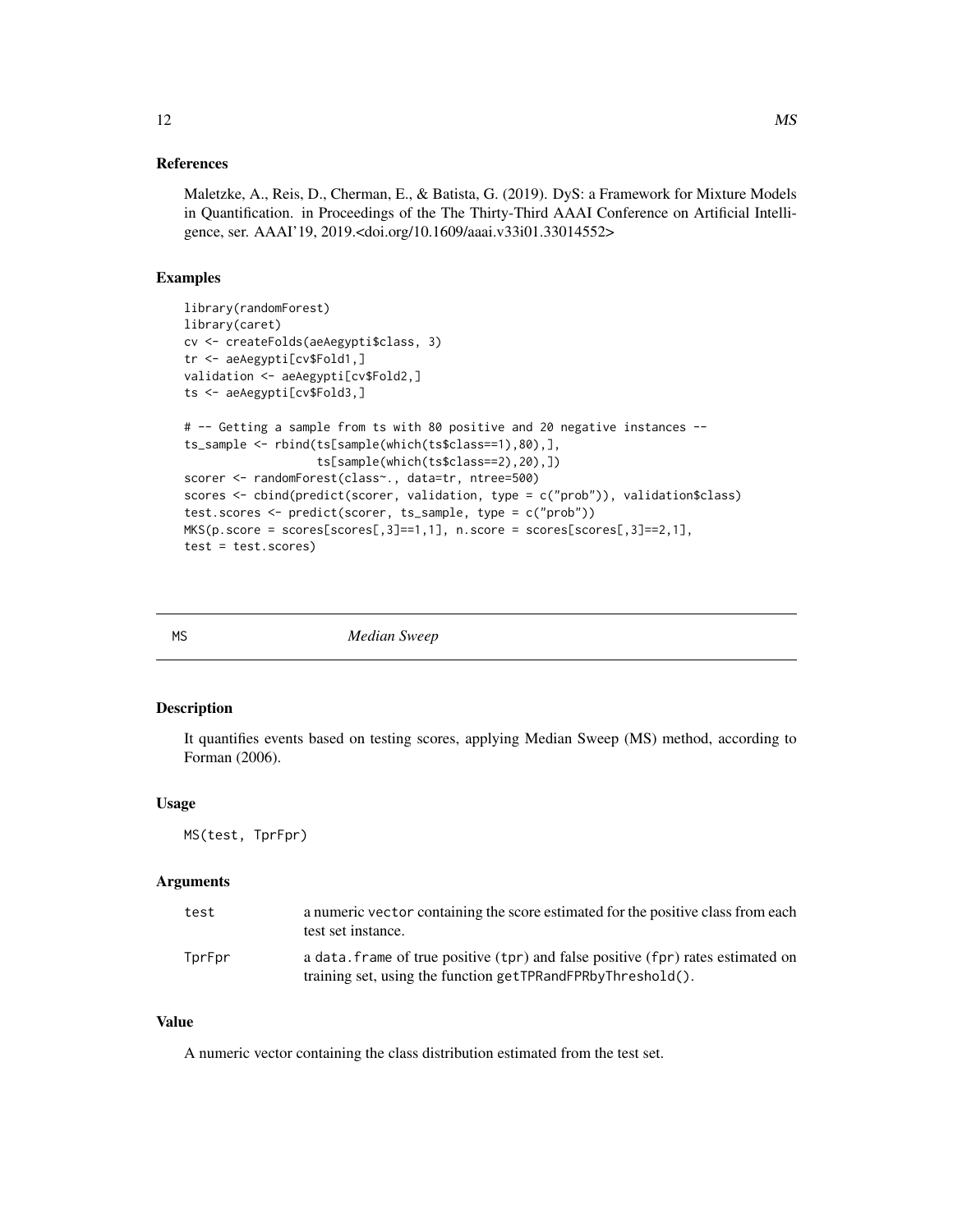Forman, G. (2006, August). Quantifying trends accurately despite classifier error and class imbalance. In Proceedings of the 12th ACM SIGKDD international conference on Knowledge discovery and data mining (pp. 157-166).<doi.org/10.1145/1150402.1150423>.

#### Examples

```
library(randomForest)
library(caret)
cv <- createFolds(aeAegypti$class, 3)
tr <- aeAegypti[cv$Fold1,]
validation <- aeAegypti[cv$Fold2,]
ts <- aeAegypti[cv$Fold3,]
# -- Getting a sample from ts with 80 positive and 20 negative instances --
ts_sample <- rbind(ts[sample(which(ts$class==1),80),],
                   ts[sample(which(ts$class==2),20),])
scorer <- randomForest(class~., data=tr, ntree=500)
scores <- cbind(predict(scorer, validation, type = c("prob")), validation$class)
TprFpr <- getTPRandFPRbyThreshold(scores)
test.scores <- predict(scorer, ts_sample, type = c("prob"))
MS(test = test.scores[,1], TprFpr = TprFpr)
```
MS2 *Threshold selection method. Median Sweep*

#### Description

It quantifies events using a modified version of the MS method that considers only thresholds where the denominator (tpr-fpr) is greater than 0.25.

#### Usage

MS2(test, TprFpr)

#### Arguments

| test   | a numeric vector containing the score estimated for the positive class from each<br>test set instance.                                          |
|--------|-------------------------------------------------------------------------------------------------------------------------------------------------|
| TprFpr | a data, frame of true positive (tpr) and false positive (fpr) rates estimated on<br>training set, using the function getTPRandFPRbyThreshold(). |

#### Value

A numeric vector containing the class distribution estimated from the test set.

#### <span id="page-12-0"></span> $MS2$  13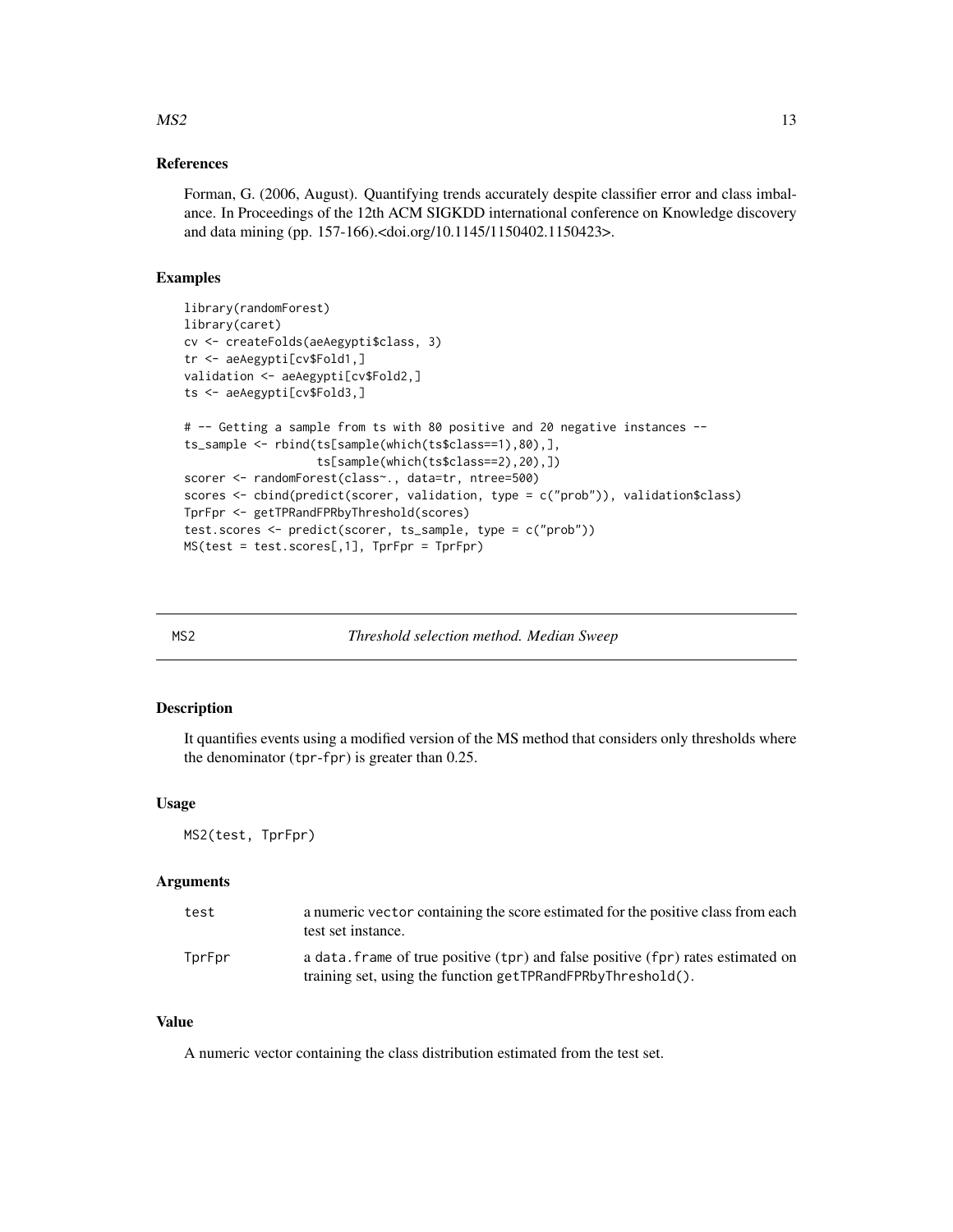<span id="page-13-0"></span>Forman, G. (2006, August). Quantifying trends accurately despite classifier error and class imbalance. In Proceedings of the 12th ACM SIGKDD international conference on Knowledge discovery and data mining (pp. 157-166).<doi.org/10.1145/1150402.1150423>.

#### Examples

```
library(randomForest)
library(caret)
cv <- createFolds(aeAegypti$class, 3)
tr <- aeAegypti[cv$Fold1,]
validation <- aeAegypti[cv$Fold2,]
ts <- aeAegypti[cv$Fold3,]
# -- Getting a sample from ts with 80 positive and 20 negative instances --
ts_sample <- rbind(ts[sample(which(ts$class==1),80),],
                   ts[sample(which(ts$class==2),20),])
scorer <- randomForest(class~., data=tr, ntree=500)
scores <- cbind(predict(scorer, validation, type = c("prob")), validation$class)
TprFpr <- getTPRandFPRbyThreshold(scores)
test.scores <- predict(scorer, ts_sample, type = c("prob"))
MS2(test = test.scores[,1], TprFpr = TprFpr)
```
PACC *Probabilistic Adjusted Classify and Count*

#### Description

It quantifies events based on testing scores, applying the Probabilistic Adjusted Classify and Count (PACC) method. This method is also called Scaled Probability Average (SPA).

#### Usage

PACC(test, TprFpr, thr=0.5)

#### Arguments

| test   | a numeric vector containing the score estimated for the positive class from<br>each test set instance. (NOTE: It requires calibrated scores. See calibrate from<br><b>CORE</b> learn). |
|--------|----------------------------------------------------------------------------------------------------------------------------------------------------------------------------------------|
| TprFpr | a data. frame of true positive (tpr) and false positive (fpr) rates estimated on<br>training set, using the function getTPRandFPRbyThreshold().                                        |
| thr    | threshold value according to the tpr and fpr were learned. Default is 0.5.                                                                                                             |

#### Value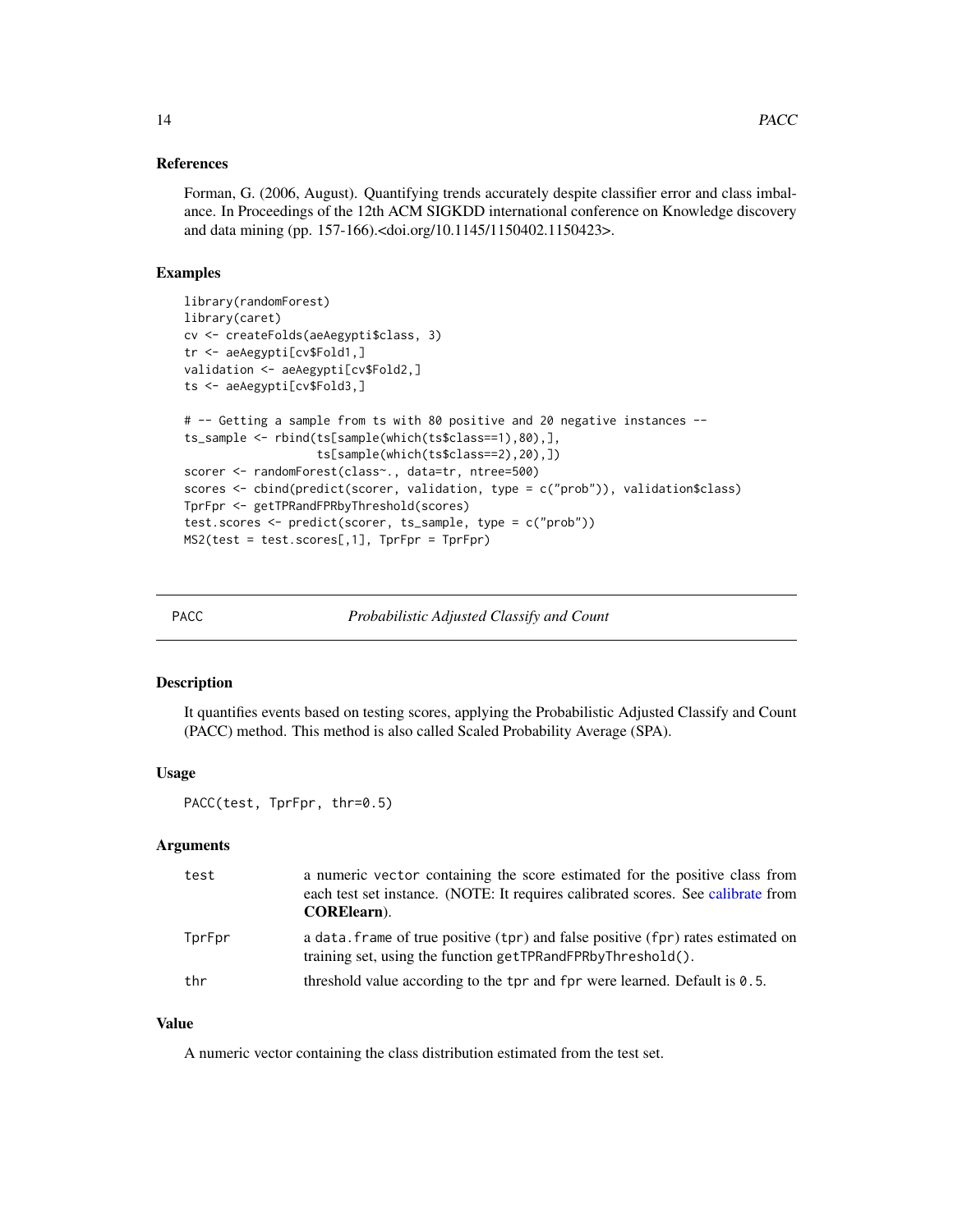#### <span id="page-14-0"></span> $PCC$  15

#### References

Bella, A., Ferri, C., Hernández-Orallo, J., & Ramírez-Quintana, M. J. (2010). Quantification via probability estimators. In IEEE International Conference on Data Mining (pp. 737–742). Sidney.<doi.org/10.1109/ICDM.2010.75>.

#### Examples

```
library(randomForest)
library(caret)
cv <- createFolds(aeAegypti$class, 3)
tr <- aeAegypti[cv$Fold1,]
validation <- aeAegypti[cv$Fold2,]
ts <- aeAegypti[cv$Fold3,]
# -- Getting a sample from ts with 80 positive and 20 negative instances --
ts_sample <- rbind(ts[sample(which(ts$class==1),80),],
                   ts[sample(which(ts$class==2),20),])
scorer <- randomForest(class~., data=tr, ntree=500)
scores <- cbind(predict(scorer, validation, type = c("prob")), validation$class)
TprFpr <- getTPRandFPRbyThreshold(scores)
test.scores <- predict(scorer, ts_sample, type = c("prob"))[,1]
# -- PACC requires calibrated scores. Be aware of doing this before using PACC --
# -- You can make it using calibrate function from the CORElearn package --
# if(requireNamespace("CORElearn")){
# cal_tr <- CORElearn::calibrate(as.factor(scores[,3]), scores[,1], class1=1,
# method="isoReg",assumeProbabilities=TRUE)
# test.scores <- CORElearn::applyCalibration(test.scores, cal_tr)
#}
PACC(test = test.scores, TprFpr = TprFpr)
```
PCC *Probabilistic Classify and Count*

#### Description

It quantifies events based on testing scores, applying the Probabilistic Classify and Count (PCC) method.

#### Usage

PCC(test)

#### Arguments

test a numeric vector containing the score estimated for the positive class from each test set instance. (NOTE: It requires calibrated scores. See [calibrate](#page-0-0) from CORElearn).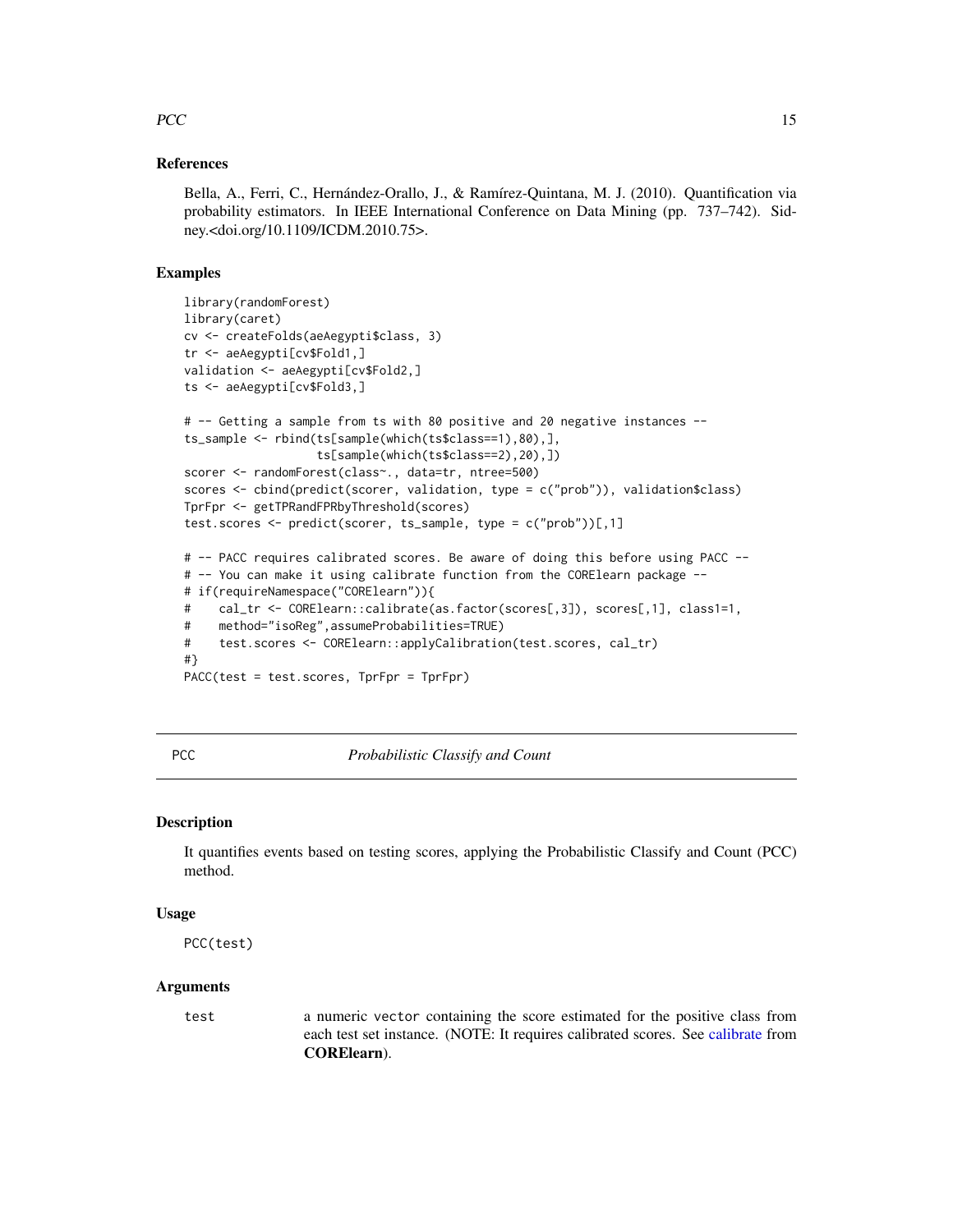#### <span id="page-15-0"></span>Value

A numeric vector containing the class distribution estimated from the test set.

#### References

Bella, A., Ferri, C., Hernández-Orallo, J., & Ramírez-Quintana, M. J. (2010). Quantification via probability estimators. In IEEE International Conference on Data Mining (pp. 737–742). Sidney.<doi.org/10.1109/ICDM.2010.75>.

#### Examples

```
library(randomForest)
library(caret)
cv <- createFolds(aeAegypti$class, 3)
tr <- aeAegypti[cv$Fold1,]
validation <- aeAegypti[cv$Fold2,]
ts <- aeAegypti[cv$Fold3,]
# -- Getting a sample from ts with 80 positive and 20 negative instances --
ts_sample <- rbind(ts[sample(which(ts$class==1),80),],
                   ts[sample(which(ts$class==2),20),])
scorer <- randomForest(class~., data=tr, ntree=500)
scores <- cbind(predict(scorer, validation, type = c("prob")), validation$class)
test.scores <- predict(scorer, ts_sample, type = c("prob"))[,1]
# -- PCC requires calibrated scores. Be aware of doing this before using PCC --
# -- You can make it using calibrate function from the CORElearn package --
# if(requireNamespace("CORElearn")){
# cal_tr <- CORElearn::calibrate(as.factor(scores[,3]), scores[,1], class1=1,
# method="isoReg",assumeProbabilities=TRUE)
# test.scores <- CORElearn::applyCalibration(test.scores, cal_tr)
# }
PCC(test=test.scores)
```
PWK *Proportion-weighted k-nearest neighbor*

#### **Description**

It is a nearest-neighbor classifier adapted for working over quantification problems. This method applies a weighting scheme, reducing the weight on neighbors from the majority class.

#### Usage

PWK(train, y, test, alpha=1, n\_neighbors=10)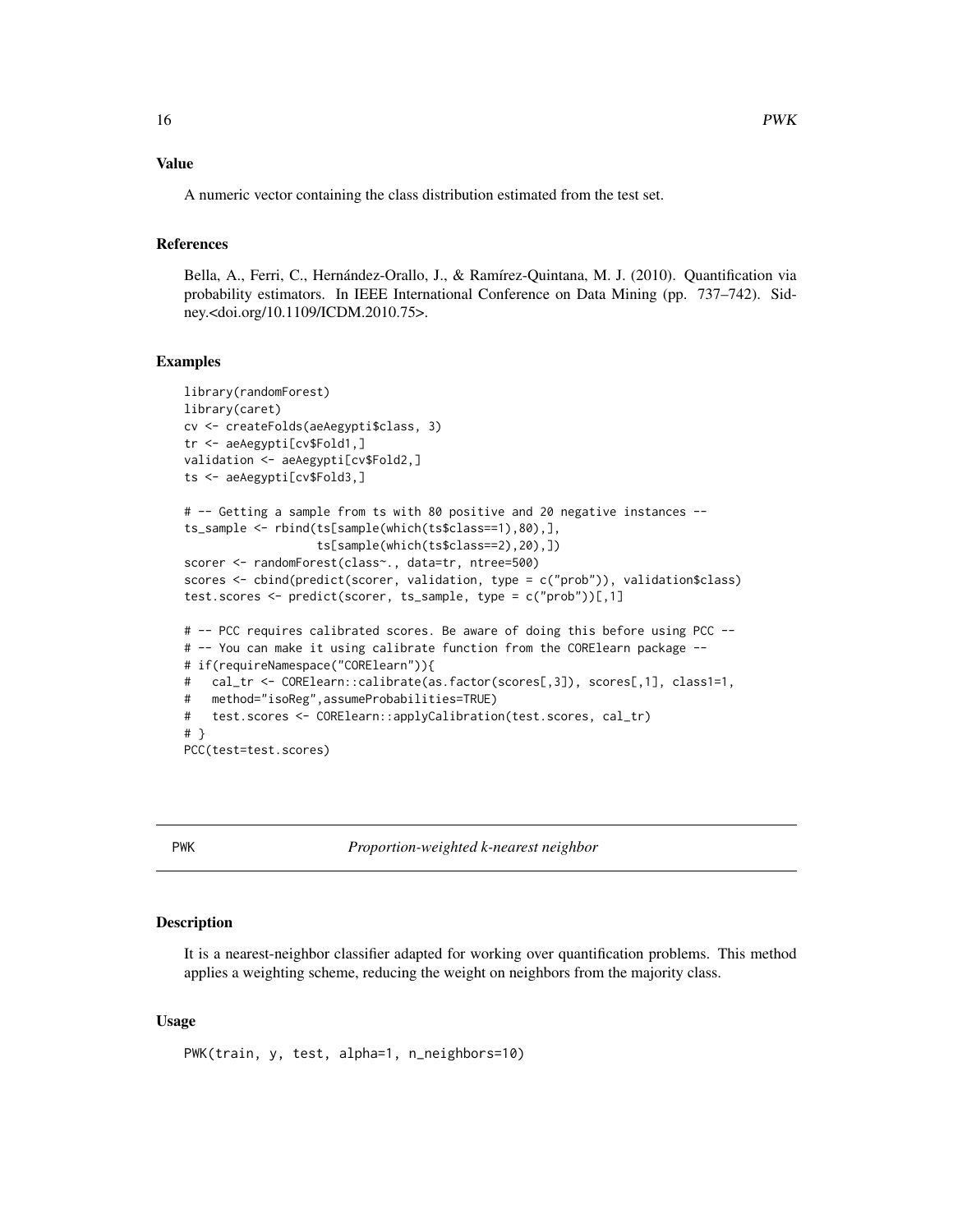#### <span id="page-16-0"></span> $SMM$  17

#### **Arguments**

| train       | a data. Frame containing the training data.                                                                                               |
|-------------|-------------------------------------------------------------------------------------------------------------------------------------------|
| y           | a vector containing the target values.                                                                                                    |
| test        | a data. frame containing the test data.                                                                                                   |
| alpha       | a numeric value defining the proportion-weighted k-nearest neighbor algorithm<br>as proposed by Barranguero et al., (2012). (Default: 1). |
| n_neighbors | a integer value defining the number of neighbors to use by default for nearest<br>neighbor queries (Default: 10).                         |

#### Value

A numeric vector containing the class distribution estimated from the test set.

#### References

Barranquero, J., González, P., Díez, J., & Del Coz, J. J. (2013). On the study of nearest neighbor algorithms for prevalence estimation in binary problems. Pattern Recognition, 46(2), 472- 482.<doi.org/10.1016/j.patcog.2012.07.022>

#### Examples

```
library(caret)
library(FNN)
cv <- createFolds(aeAegypti$class, 2)
tr <- aeAegypti[cv$Fold1,]
ts <- aeAegypti[cv$Fold2,]
# -- Getting a sample from ts with 80 positive and 20 negative instances --
ts_sample <- rbind(ts[sample(which(ts$class==1),80),],
                   ts[sample(which(ts$class==2),20),])
PWK(train=tr[,-which(names(tr)=="class")], y=tr[,"class"], test= ts[,-which(names(ts)=="class")])
```
SMM *Sample Mean Matching*

#### Description

SMM is a member of the DyS framework that uses simple means scores to represent the score distribution for positive, negative, and unlabelled scores. Therefore, the class distribution is given by a closed-form equation.

#### Usage

SMM(p.score, n.score, test)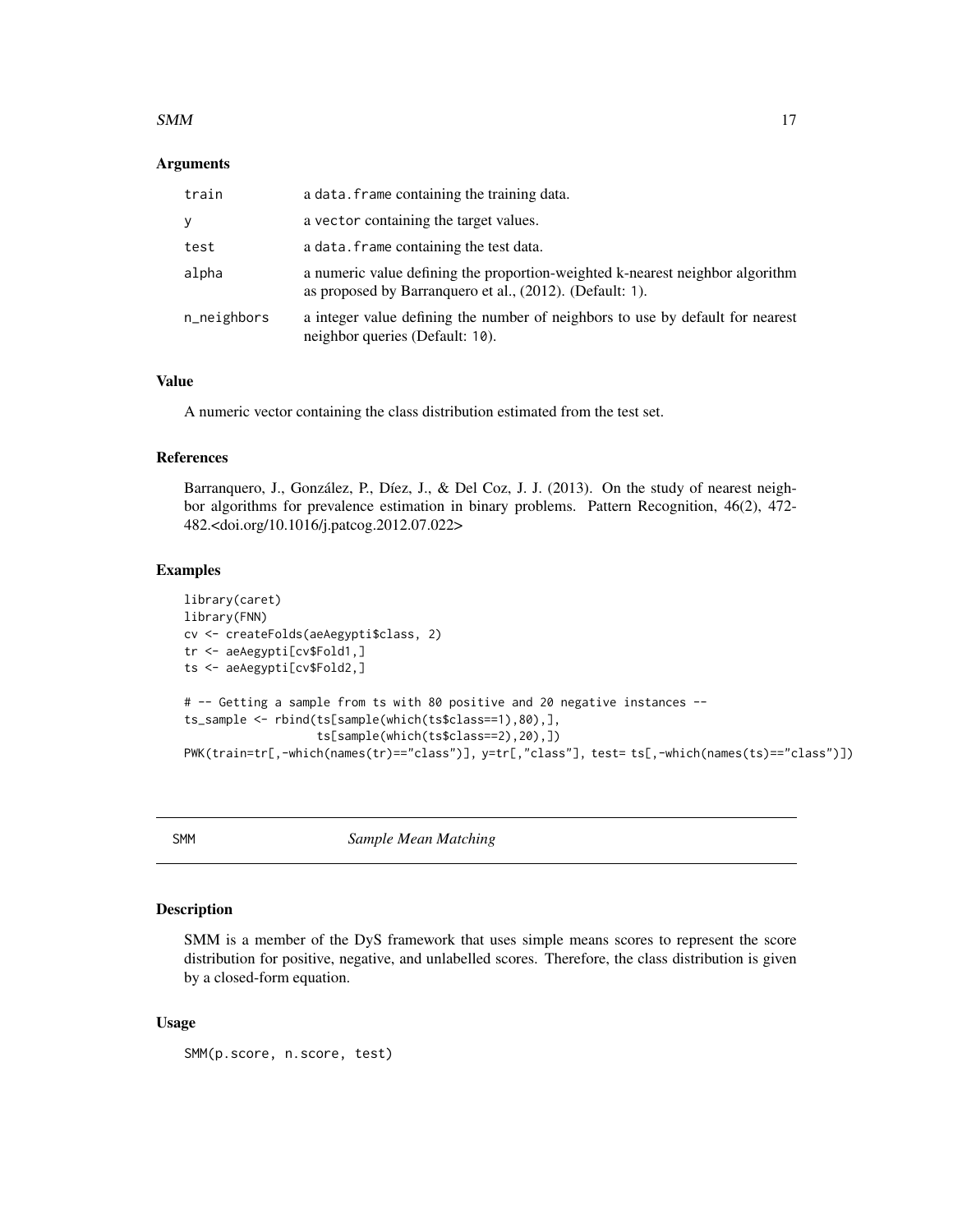<span id="page-17-0"></span>

| p.score | a numeric vector of positive scores estimated either from a validation set or<br>from a cross-validation method. |
|---------|------------------------------------------------------------------------------------------------------------------|
| n.score | a numeric vector of negative scores estimated either from a validation set or<br>from a cross-validation method. |
| test    | a numeric vector containing the score estimated for the positive class from each<br>test set instance.           |

#### Value

A numeric vector containing the class distribution estimated from the test set.

#### References

Hassan, W., Maletzke, A., Batista, G. (2020). Accurately Quantifying a Billion Instances per Second. In IEEE International Conference on Data Science and Advanced Analytics (DSAA).

#### Examples

```
library(randomForest)
library(caret)
cv <- createFolds(aeAegypti$class, 3)
tr <- aeAegypti[cv$Fold1,]
validation <- aeAegypti[cv$Fold2,]
ts <- aeAegypti[cv$Fold3,]
# -- Getting a sample from ts with 80 positive and 20 negative instances --
ts_sample <- rbind(ts[sample(which(ts$class==1),80),],
                    ts[sample(which(ts$class==2),20),])
scorer <- randomForest(class~., data=tr, ntree=500)
scores <- cbind(predict(scorer, validation, type = c("prob")), validation$class)
test.scores <- predict(scorer, ts_sample, type = c("prob"))
SMM(p,\text{score} = \text{scores}[\text{scores},3] == 1,1], n.\text{score} = \text{scores}[\text{scores},3] == 2,1],test = test.scores[, 1])
```
SORD *Sample ORD Dissimilarity*

#### Description

It quantifies events based on testing scores applying the framework DyS with the Sample ORD Dissimilarity (SORD) proposed by Maletzke et al. (2019).

#### Usage

SORD(p.score, n.score, test)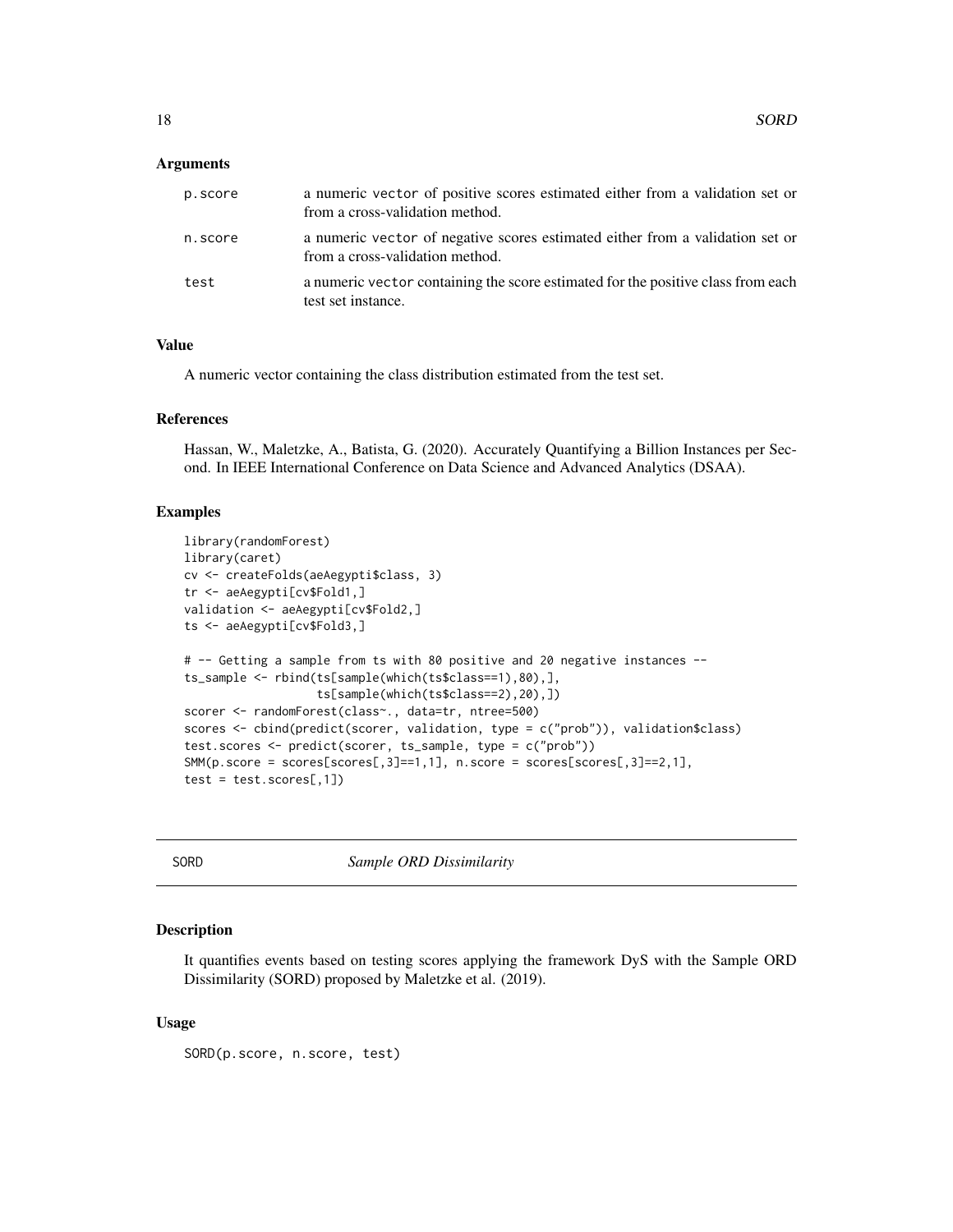<span id="page-18-0"></span>

| p.score | a numeric vector of positive scores estimated either from a validation set or<br>from a cross-validation method. |
|---------|------------------------------------------------------------------------------------------------------------------|
| n.score | a numeric vector of negative scores estimated either from a validation set or<br>from a cross-validation method. |
| test    | a numeric vector containing the score estimated for the positive class from each<br>test set instance.           |

### Value

A numeric vector containing the class distribution estimated from the test set.

#### References

Maletzke, A., Reis, D., Cherman, E., & Batista, G. (2019). DyS: a Framework for Mixture Models in Quantification. in Proceedings of the The Thirty-Third AAAI Conference on Artificial Intelligence, ser. AAAI'19, 2019.<doi.org/10.1609/aaai.v33i01.33014552>.

#### Examples

```
library(randomForest)
library(caret)
cv <- createFolds(aeAegypti$class, 3)
tr <- aeAegypti[cv$Fold1,]
validation <- aeAegypti[cv$Fold2,]
ts <- aeAegypti[cv$Fold3,]
# -- Getting a sample from ts with 80 positive and 20 negative instances --
ts_sample <- rbind(ts[sample(which(ts$class==1),80),],
                    ts[sample(which(ts$class==2),20),])
scorer <- randomForest(class~., data=tr, ntree=500)
scores <- cbind(predict(scorer, validation, type = c("prob")), validation$class)
test.scores <- predict(scorer, ts_sample, type = c("prob"))
SORD(p,\text{score} = \text{scores}[\text{scores}[, 3] == 1, 1], \text{ n.score} = \text{scores}[\text{scores}[, 3] == 2, 1],test = test.scores[, 1]
```
T50 *Threshold selection method*

#### Description

It quantifies events based on testing scores, applying T50 method proposed by Forman (2006). It sets the decision threshold of Binary Classifier where  $tpr = 50\%$ .

#### Usage

T50(test, TprFpr)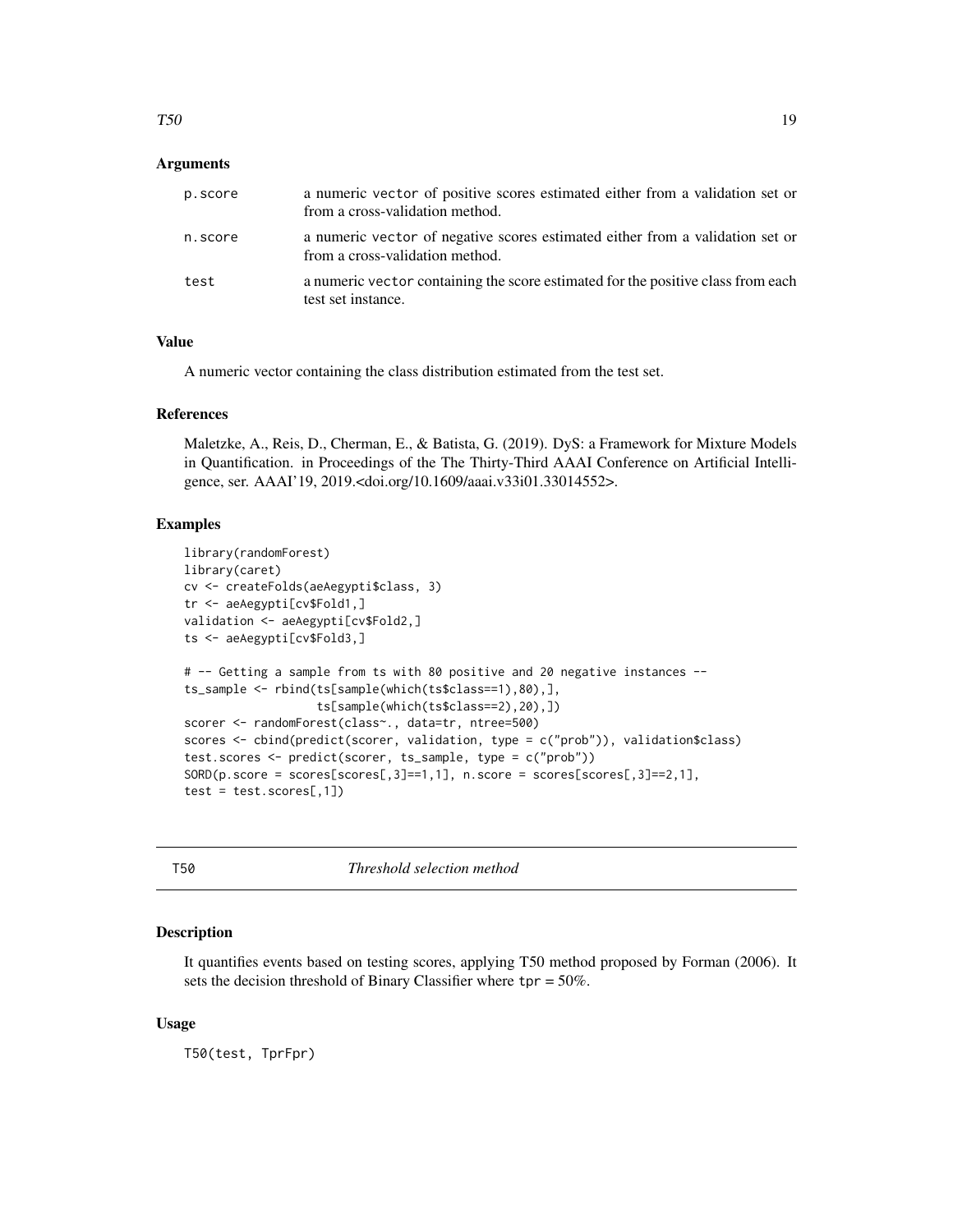<span id="page-19-0"></span>

| test   | a numeric vector containing the score estimated for the positive class from each<br>test set instance.                                          |
|--------|-------------------------------------------------------------------------------------------------------------------------------------------------|
| TprFpr | a data. Frame of true positive (tpr) and false positive (fpr) rates estimated on<br>training set, using the function getTPRandFPRbyThreshold(). |

#### Value

A numeric vector containing the class distribution estimated from the test set.

#### References

Forman, G. (2006, August). Quantifying trends accurately despite classifier error and class imbalance. In Proceedings of the 12th ACM SIGKDD international conference on Knowledge discovery and data mining (pp. 157-166).<doi.org/10.1145/1150402.1150423>.

#### Examples

```
library(randomForest)
library(caret)
cv <- createFolds(aeAegypti$class, 3)
tr <- aeAegypti[cv$Fold1,]
validation <- aeAegypti[cv$Fold2,]
ts <- aeAegypti[cv$Fold3,]
# -- Getting a sample from ts with 80 positive and 20 negative instances --
ts_sample <- rbind(ts[sample(which(ts$class==1),80),],
                   ts[sample(which(ts$class==2),20),])
scorer <- randomForest(class~., data=tr, ntree=500)
scores <- cbind(predict(scorer, validation, type = c("prob")), validation$class)
TprFpr <- getTPRandFPRbyThreshold(scores)
test.scores <- predict(scorer, ts_sample, type = c("prob"))
T50(test=test.scores[,1], TprFpr=TprFpr)
```
X *Threshold selection method*

#### Description

It quantifies events based on testing scores, applying the X method (Forman, 2006). Same as T50, but set the threshold where  $(1 - tpr) = fpr$ .

#### Usage

X(test, TprFpr)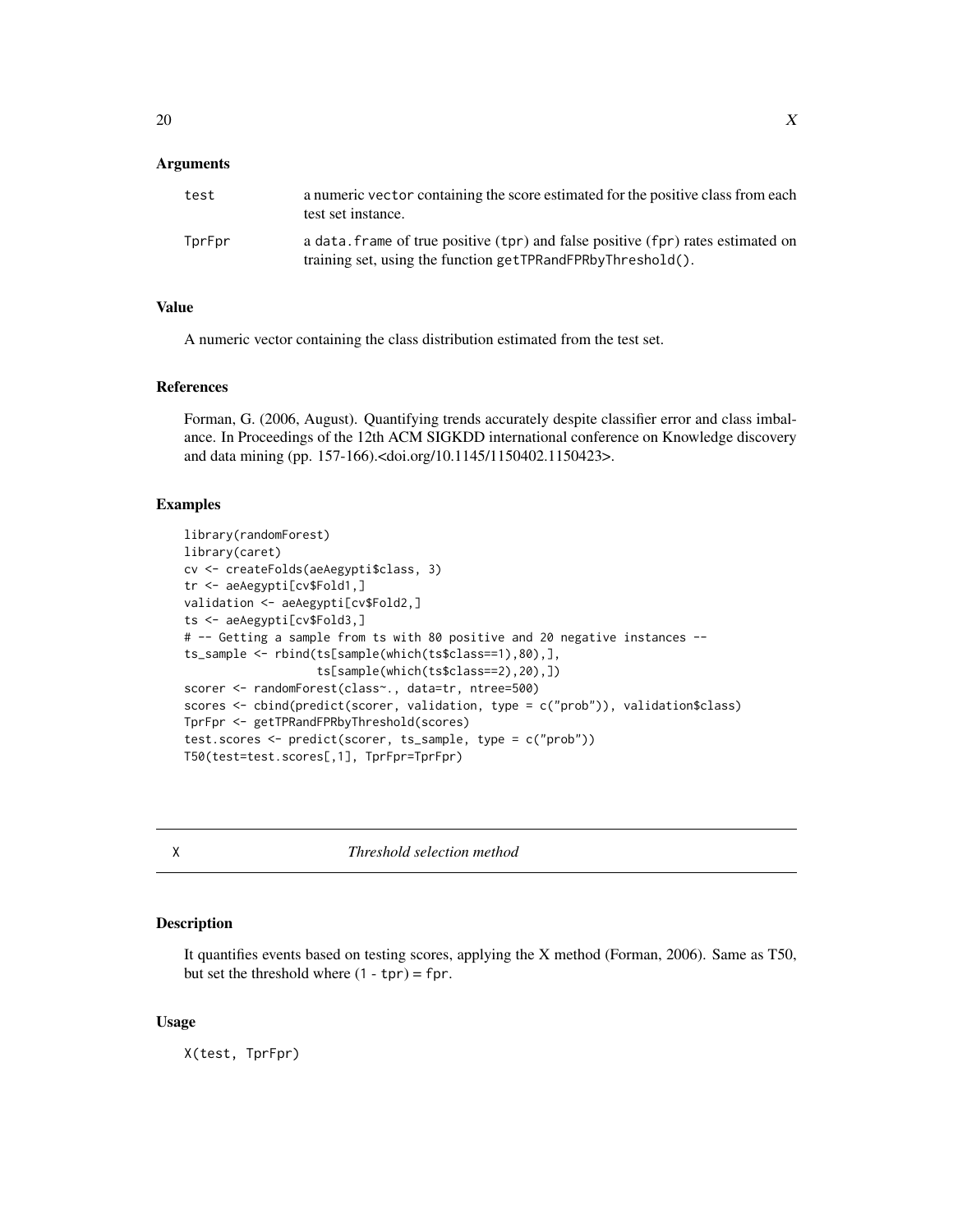| test   | a numeric vector containing the score estimated for the positive class from each<br>test set instance.                                          |
|--------|-------------------------------------------------------------------------------------------------------------------------------------------------|
| TprFpr | a data. frame of true positive (tpr) and false positive (fpr) rates estimated on<br>training set, using the function getTPRandFPRbyThreshold(). |

#### Value

A numeric vector containing the class distribution estimated from the test set.

#### References

Forman, G. (2006, August). Quantifying trends accurately despite classifier error and class imbalance. In Proceedings of the 12th ACM SIGKDD international conference on Knowledge discovery and data mining (pp. 157-166).<doi.org/10.1145/1150402.1150423>.

#### Examples

```
library(randomForest)
library(caret)
cv <- createFolds(aeAegypti$class, 3)
tr <- aeAegypti[cv$Fold1,]
validation <- aeAegypti[cv$Fold2,]
ts <- aeAegypti[cv$Fold3,]
# -- Getting a sample from ts with 80 positive and 20 negative instances --
ts_sample <- rbind(ts[sample(which(ts$class==1),80),],
                   ts[sample(which(ts$class==2),20),])
scorer <- randomForest(class~., data=tr, ntree=500)
scores <- cbind(predict(scorer, validation, type = c("prob")), validation$class)
TprFpr <- getTPRandFPRbyThreshold(scores)
test.scores <- predict(scorer, ts_sample, type = c("prob"))
X(test=test.scores[,1], TprFpr=TprFpr)
```